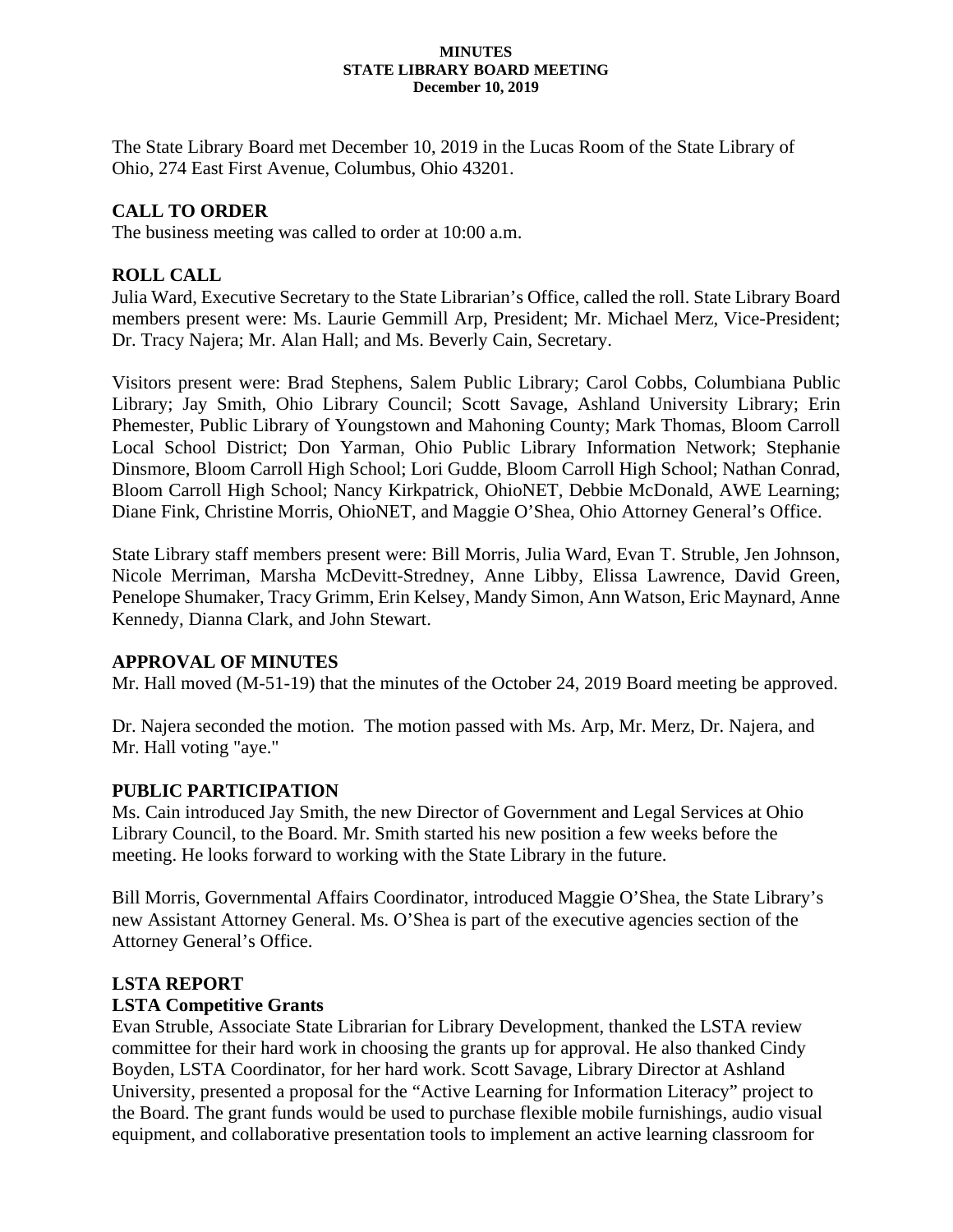information literacy instruction to first year university students. The library hopes to enhance information literacy opportunities for 80% of students presently receiving standard library instructions. They also hope to expand information literacy instruction for students by developing active learning sessions for non-English Composition first-year students in each of three academic departments not yet supported by the library program. Ms. Arp asked how they plan to find the students who bypass English Composition. Mr. Savage replied that they have a committee to track those students and that a lot of them have come in with College Credit Plus credits.

Mr. Merz moved (M-52-19) that a Library Services and Technology Act (LSTA) grant in the amount of \$30,427 from FFY19 funds be awarded to Ashland University Library for a Literacy project for the period of January 1, 2020 – September 30, 2020.

Dr. Najera seconded the motion. The motion passed with Ms. Arp, Mr. Merz, Dr. Najera, and Mr. Hall voting "aye."

Nathan Conrad, principal of Bloom Carroll High School, Stephanie Dinsmore, Librarian at Bloom Carroll High School, Lori Gudde, science teacher at Bloom Carroll High School, and Mark Thomas, IT Director at Bloom Carroll High School, presented the Board with a proposal to develop a lab focusing on preparing students to advance in STEM/STEAM-related fields. In this lab, students will be encouraged to problem solve, design, use critical thinking skills, work in teams, and communicate effectively in today's ever-changing world. The lab will help students to be college and career ready. The lab will allow there to be a more advanced design process for classes. Students are creative and want to see their creations come to life. Students will learn skills to take with them when they graduate. Ms. Arp asked what equipment staff was most excited about and they replied that each department is excited about a different piece of equipment. Dr. Najera asked if the research space will be used to inform the creative or technology innovations. Ms. Dinsmore replied that students must complete research before building projects. Mr. Hall asked if the diagram presented was the library. Ms. Dinsmore replied that it was, that it was a full semester design project for students.

Dr. Najera moved (M-53-19) that a Library Services and Technology Act (LSTA) grant in the amount of \$50,000 from FFY19 funds be awarded to Bloom Carroll Local School District for a STEM project for the period of January 1, 2020 – September 30, 2020.

Mr. Merz seconded the motion. The motion passed with Ms. Arp, Mr. Merz, Dr. Najera, and Mr. Hall voting "aye."

Erin Phemester, Programming and Youth Services Director at Public Library of Youngstown and Mahoning County, presented the Board with a proposal for a grant that would bring in STEM trainers to provide hands-on training to library staff members. The library would also create STEM family engagement experiences which will be able to travel to different venues within the library and other organizations. The library hopes to teach students that math and science aren't scary. At the end of the project, the library will have a toolkit it can share with other libraries on how to bring STEM engagement into communities. Mr. Merz commented that the combination of two-generational learning and the library facilitating that with a school partnership are both critical pieces of strategy. Ms. Arp asked if they had heard from families. Ms. Phemester replied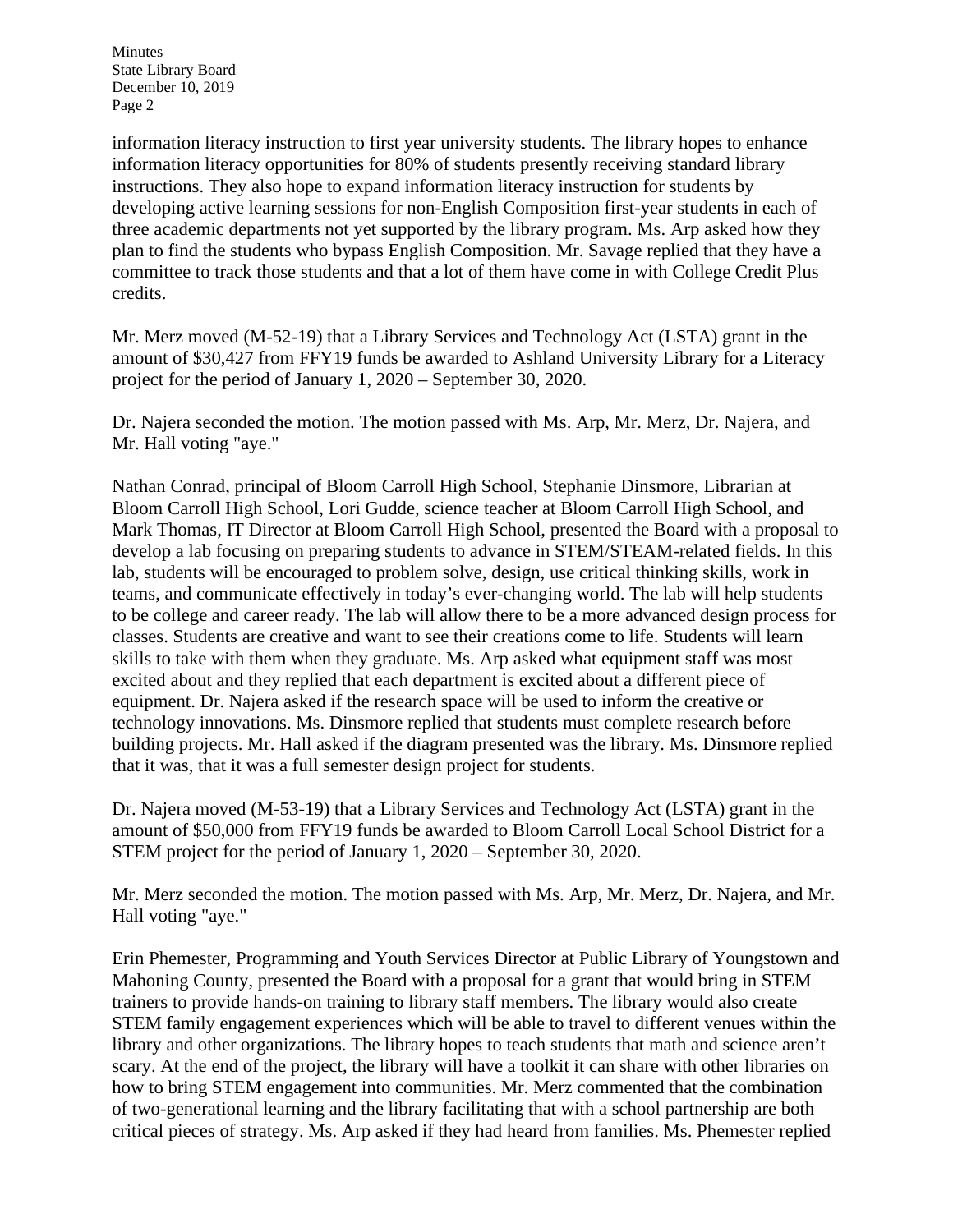that they have had STEM activities before and asked families if they would be interested in other programs.

Mr. Merz moved (M-54-19) that a Library Services and Technology Act (LSTA) grant in the amount of \$9,577 from FFY19 funds be awarded to the Public Library of Youngstown and Mahoning County for a STEM project for the period of January 1, 2020 – September 30, 2020.

Dr. Najera seconded the motion. The motion passed with Ms. Arp, Mr. Merz, Dr. Najera, and Mr. Hall voting "aye."

### **Special Automation Grant**

Brad Stephens, Director of Salem Public Library, presented the Board with a proposal for a shared automation system in Columbiana County. The system would include Columbiana Public Library, East Palestine Memorial Public Library, Lepper Public Library, Salem Public Library, and Wellsville Carnegie Public Library. Columbiana Public Library will act as the fiscal agent. Patrons at participating libraries will have access to ten million items through SearchOhio and OhioLINK. The libraries will work together, share resources, reduce costs, and reduce duplication of effort. The libraries have a plan for public relations to let the community know about the resources that will now be available and any new rules for circulation. Mr. Hall asked what the public relations will say about the libraries in Columbiana County in SEO Consortium. Mr. Stephens said that for those libraries, joining another consortium was the right decision for them, and they are great partners in other ways. Ms. Arp asked why they are making the decision to create a consortium now. Mr. Stephens responded that several factors were at play. They were looking for opportunities to work together and it was time to make the decision sooner rather than later for several of the libraries.

Mr. Hall moved (M-55-19) that a Library Services and Technology Act (LSTA) grant in the amount of \$99,676 from FFY19 funds be awarded to the Columbiana Public Library for the purposes of developing a Columbiana County Library Consortium for the period of January 1, 2020 – September 30, 2020.

Dr. Najera seconded the motion. The motion passed with Ms. Arp, Mr. Merz, Dr. Najera, and Mr. Hall voting "aye."

### **Library Leadership Ohio Grant**

Mr. Struble presented the Board with a proposal to fund the Library Leadership Ohio program. The program has one session in mid-July 2020 at Nationwide Conference Center. All types of libraries are encouraged to participate. Participants are not required to have a Master of Library and Information Science. Ms. Arp asked what year this would be of the program. Mr. Struble explained that this is the fifth iteration in its current form.

Mr. Merz moved (M-56-19) that a Library Services and Technology Act (LSTA) grant in the amount of up to \$35,000 from FFY19 funds be awarded to OhioNET for the purposes of the 2020 Library Leadership Ohio Conference for the period of December 10, 2019 – September 30, 2020.

Dr. Najera seconded the motion. The motion passed with Ms. Arp, Mr. Merz, Dr. Najera, and Mr. Hall voting "aye."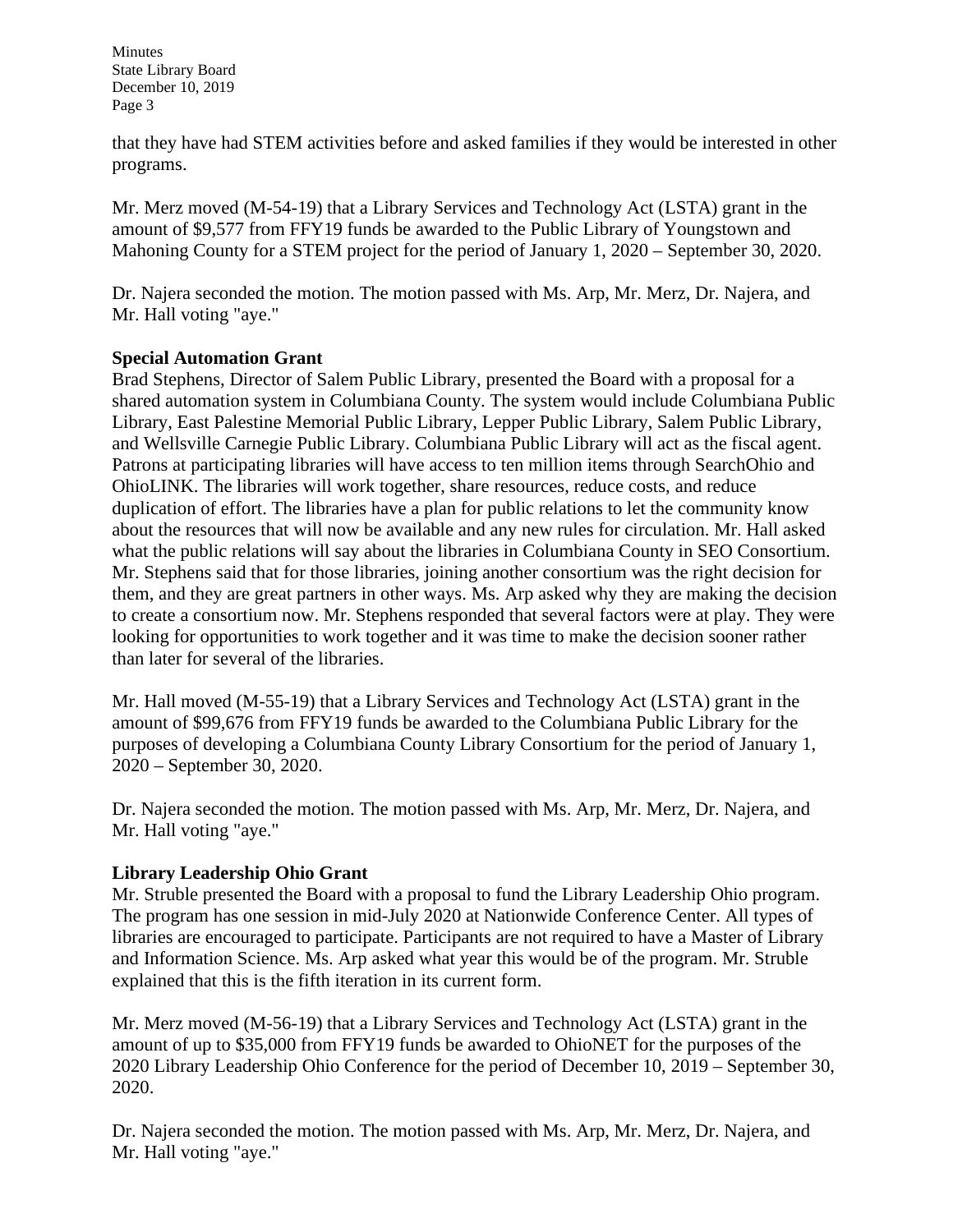### **STATE LIBRARIAN'S REPORT**

### **State Library Board Nomination**

Ms. Cain shared with the Board that the State Board of Education was meeting that day and the appointment of the new State Library Board member is the last item on the agenda. The new Board member will start his or her new term in January. The term will be a full five-year term.

#### **UNFINISHED BUSINESS**

There was no Unfinished Business.

## **NEW BUSINESS State Library Strategic Plan**

Ms. Cain explained to the Board that with a new budget cycle coming up, she thought it was important to have a new Strategic Plan in place to tie the budget request to that plan and align with the Governor's priorities. Ms. Cain didn't want it to be her plan, so she formed a committee headed by Mandy Simon, Library Consultant, to develop a new plan. Ms. Simon presented the new State Library Strategic Plan to the Board. Ms. Simon explained that the committee was comprised of members of the staff from all departments of the library. She outlined the process that the committee used to create the plan. Key stakeholder groups were identified and surveyed. The results identified that more outreach was needed. Overall, customer satisfaction was high. Users identified that they need affordable professional development and funding and marketing help. The committee decided how the information would fit with the State Library's existing programs and services and how new data could improve what the library is already using to better serve stakeholders. Ms. Simon explained that the new Strategic Plan does not include a lot of new initiatives in part because of funding and also because the Library is already on the right path. The plan has three areas of focus: raise awareness, widen access, and lead innovation. Mr. Merz asked that the Oxford comma be added to the Strategic Plan to clarify meaning. He also asked what the committee eliminated from the previous plan. Ms. Simon explained that they didn't eliminate much, but rather rearranged the priorities. Mr. Merz said that making sure people know the State Library is a good resource continues to be a priority. Ms. Arp asked how this process differed from the last. Ms. Cain explained that State Library hired a consultant to complete the last Strategic Plan. The firm held focus groups around the state and sent out surveys. When the plan was updated in the last couple of years, the State Library Executive Team looked at the plan to see what was accomplished and what still needed to be done. Mr. Merz and Mr. Hall expressed that they were pleased with the final project.

Mr. Merz moved (M-57-19) that the State Library Strategic Plan be approved as presented to the Board with such punctuation changes as approved by Ms. Ward. The Strategic Plan is as follows:

### **Vision: A Smarter Ohio**

### **Our Mission**

The State Library of Ohio ensures a smarter Ohio by managing the delivery of services through three channels:

• Directly, by building and managing quality collections and providing hands-on service to state government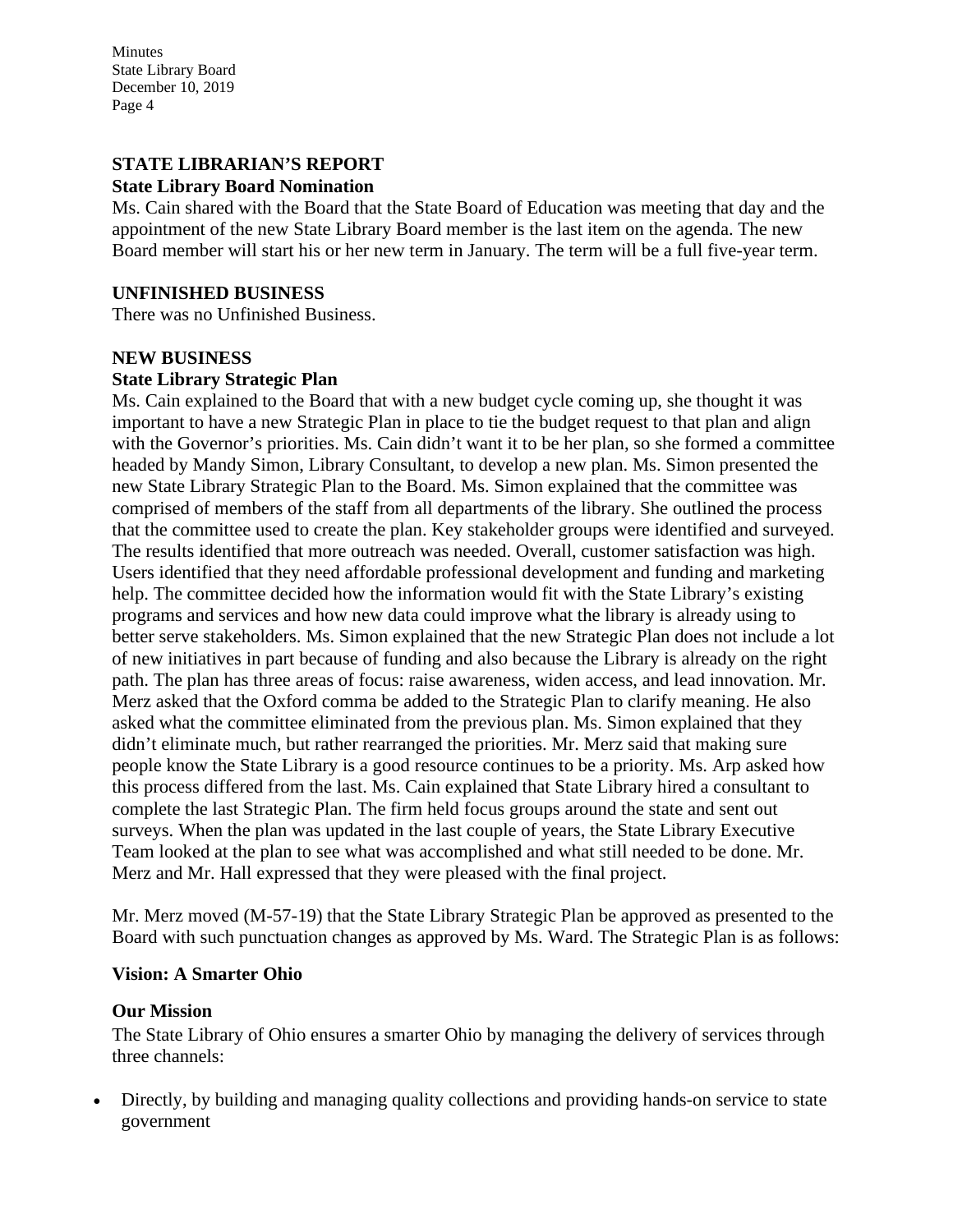- Cooperatively, through collaborative efforts and information sharing networks within the library community
- Virtually, through online and on-the-go access to expert assistance, digitized resources, and a vast selection of electronic materials

## **Goals**

## **RAISE AWARENESS**

## **Position the State Library of Ohio to state government as the preferred channel for information.**

- Increase communication to State of Ohio agencies and employees to improve understanding of library resources, services, and programming.
- Expand outreach efforts to inform state government of the State Library's available services and facilities.
- Highlight how Library Services and Technology Act (LSTA) funds impact communities by communicating the reporting data to government representatives.
- Ensure the State Library is meeting the needs of state government through regular assessment of its services and conversations with its stakeholders.

# **Promote the availability of State Library resources to residents throughout Ohio.**

- Promote digital resources, including the Ohio Digital Library, Ohio Memory, and online databases.
- Publicize access to books, movies, music, and other materials through State Library partnerships.
- Inform residents and public libraries about the Ohio Braille and Talking Book Program.
- Utilize established channels, such as the State Library of Ohio website, listservs, and social media accounts to raise awareness of our many valuable resources with our communities.
- Ensure the State Library is meeting the needs of residents through regular assessment of its services and conversations with its stakeholders.

## **Boost information sharing of the State Library's consulting services and professional resources to Ohio libraries.**

- Focus on consulting services in updated marketing materials and information distributed at conferences, library visits, and other networking events.
- Illustrate the benefits of the digitization hub at the SEO Service Center and digitization support from the State Library of Ohio.
- Promote the use of the State Library of Ohio meeting rooms and F. Ward Murrey Annex to library professionals for in-person meetings and events.
- Disseminate information to public libraries about the Ohio Braille and Talking Book Program.
- Ensure the State Library is meeting the needs of libraries through regular assessment of its services and conversations with its stakeholders.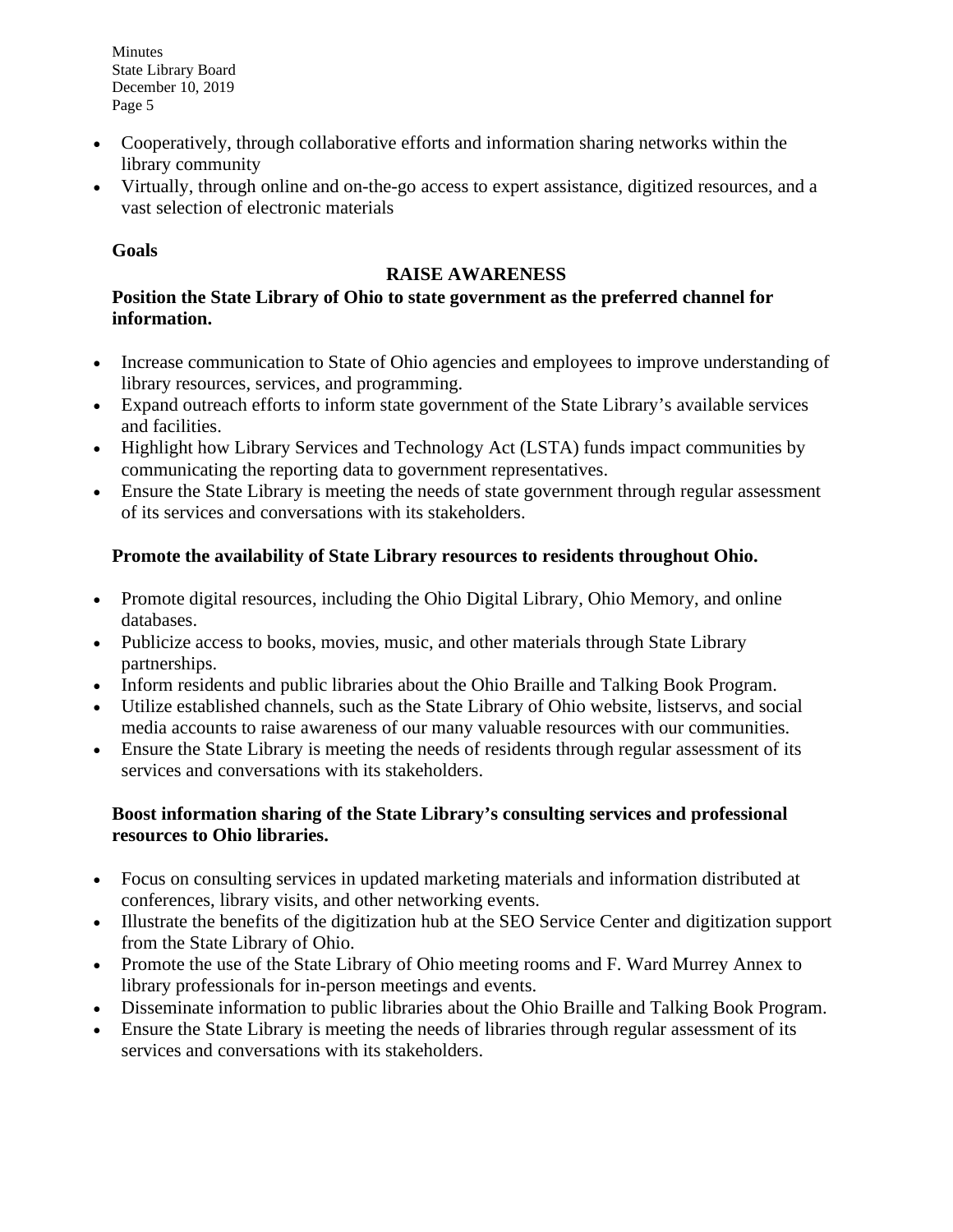## **WIDEN ACCESS**

**Remove barriers to provide easier access to the vast collections, special services, and relevant points of interest offered to state government agencies, employees, Ohio residents, and libraries.**

- Utilize the Innovate Ohio platform to provide immediate, seamless, and fully-integrated access to the State Library's various resources.
- Create trainings that inform users how to access available resources in the physical library and connect them to our digital collections and databases.

### **Support digitization and digital preservation initiatives across Ohio through webinars and in-person training.**

- Continue and expand partnerships with libraries to preserve and improve access to their histories through DPLA and other digitization efforts.
- Further publicize the LSTA Grant partnership with the Ohio Preservation Council providing a dedicated funding initiative for conservation.

### **Facilitate expanded access to the Ohio Digital Library.**

- Encourage partnerships between public libraries and schools to provide access for students and classrooms to the Ohio Digital Library's resources.
- Provide support and information to stakeholders for additional ways to access the Ohio Digital Library as needed.

### **LEAD INNOVATION**

### **Utilize our highly-skilled staff's expertise and creativity to better connect our constituents to collections, Ohio's history, and what they need.**

- Preserve and improve access to the past and present histories of state agencies via digitization and Ohio Memory.
- Encourage innovative use of LSTA funds via Ohio library grant applications.

### **Promote innovative pathways and dynamic learning opportunities for discovery of the State Library's collections and resources.**

- Provide relevant and affordable professional development resources for libraries and library staff, including educational support for library administrators to be effective community leaders.
- Investigate new technologies to further expand SEO Service Center's offerings for On-Demand Training.

### **Streamline processes and update services to optimize the State Library's assets and ensure relevance and fiscal responsibility.**

• Consider workflow analysis and sustainability of current and potential programs for each department.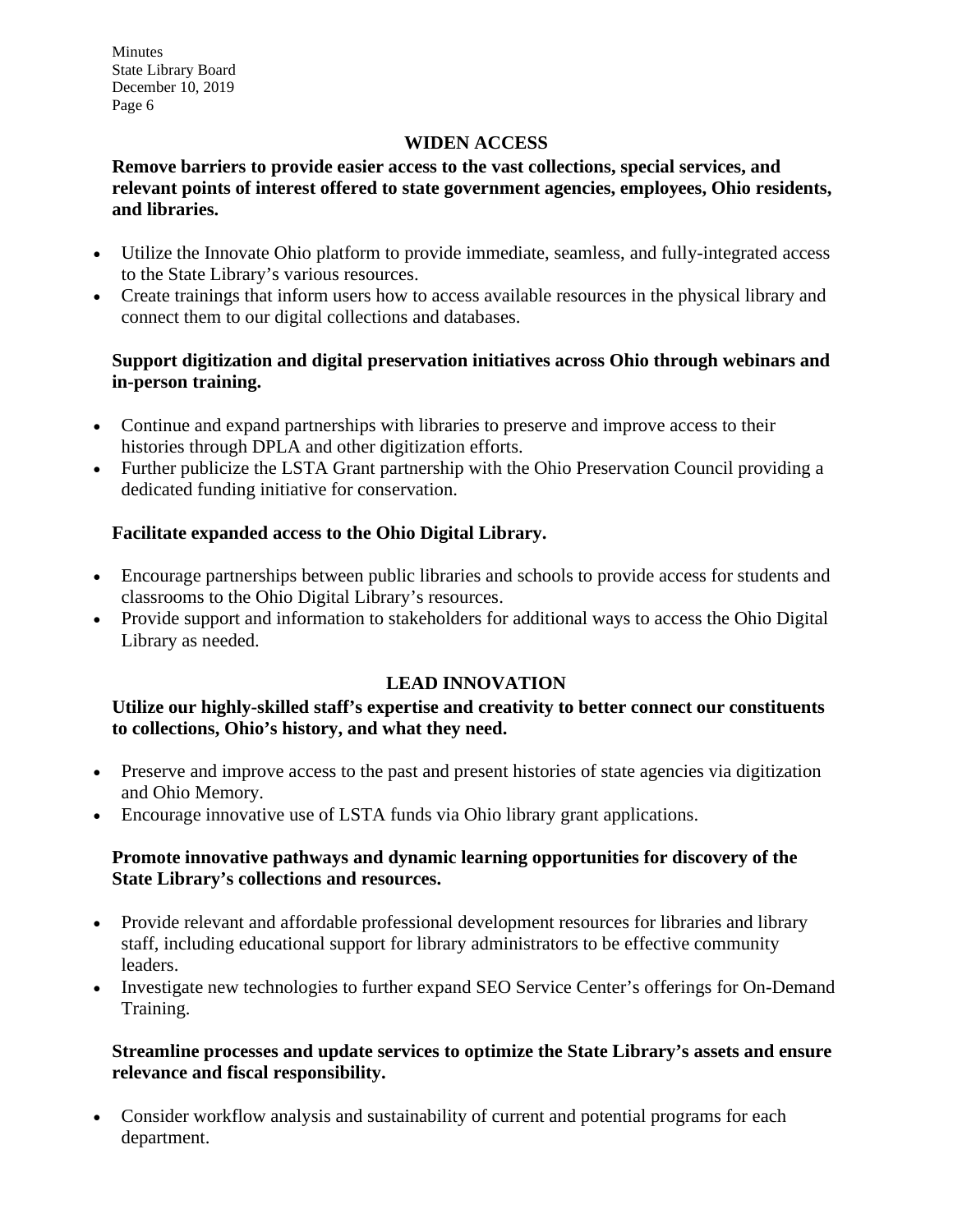• Work toward becoming a more flexible and nimble organization that can adjust services and programs to best suit the needs of its users.

Dr. Najera seconded the motion. The motion passed with Ms. Arp, Mr. Merz, Dr. Najera, and Mr. Hall voting "aye."

### **OPLIN Board Appointment**

Don Yarman, Executive Director of OPLIN, presented a recommendation for appointment to the OPLIN Board. Mr. Yarman explained to the Board that former OPLIN Board member Jeff Garringer retired and left a vacancy. The OPLIN nominating committee selected a nominee who is representative of small libraries, southeast Ohio, and who is not a member of a consortium.

Dr. Najera moved (M-58-19) that Roger Donaldson be appointed to the Ohio Public Library Information Network (OPLIN) Board of Trustees to fill an unexpired three-year term ending June 30, 2022.

Mr. Merz seconded the motion. The motion passed with Ms. Arp, Mr. Merz, Dr. Najera, and Mr. Hall voting "aye."

### **Retirement Resolution**

Mr. Merz moved (M-59-19) for adoption of the following resolution:

WHEREAS, Dianna Clark has been a dedicated and valued staff member of the State Library of Ohio/Serving Every Ohioan (SEO) Library Center since 1984; and

WHEREAS, Dianna Clark has managed the operations of the SEO Library Center/SEO Library Consortium since 2007 and has led the SEO staff and Consortium members through a tremendous period of growth, change, and innovation; and

WHEREAS, Dianna Clark has promoted membership in the SEO Library Consortium throughout the Ohio library community, increasing membership from 70 libraries with 150 locations in 2007 to 95 libraries with 241 locations today; and

WHEREAS, Dianna Clark and the SEO staff were recognized with the Governor's Award for Employee Excellence in 2013 for their work in migrating the SEO Library Consortium from Horizon to Symphony, making it easier for member libraries to offer a shared catalog of library resources to their patrons; and

WHEREAS, for more than 35 years, Dianna Clark has provided outstanding service to the State Library, the SEO Library Consortium member libraries, and Ohio residents.

NOW, THEREFORE, BE IT RESOLVED, that the members of the Board of the State Library of Ohio, on this 10th day of December 2019, express their individual and collective gratitude and appreciation for Dianna Clark.

## **EXECUTIVE SESSION**

Mr. Merz moved (M-60-19) to move into Executive Session for discussion of a personnel matter surrounding the upcoming retirement of the State Librarian.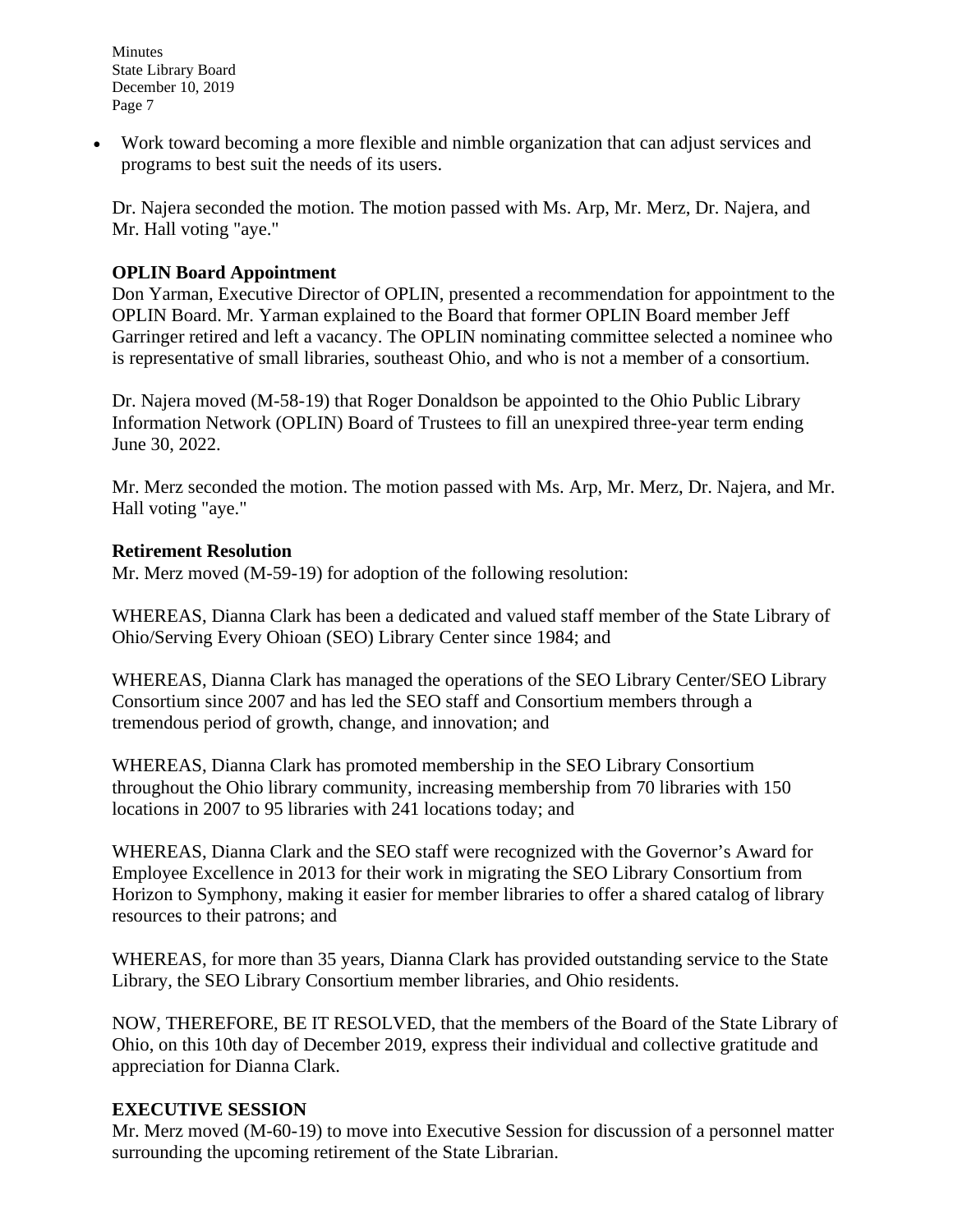Mr. Hall seconded the motion. The motion passed with Ms. Arp, Mr. Merz, Dr. Najera, and Mr. Hall voting "aye."

Mr. Merz moved (M-61-19) to return from Executive session at 11:44.

Dr. Najera seconded the motion. The motion passed with Ms. Arp, Mr. Merz, Dr. Najera, and Mr. Hall voting "aye."

Mr. Merz moved (M-62-19) to approve the revised State Librarian job posting as follows:

Ohio's State Library Board seeks an energetic, engaged, and enthusiastic professional to lead the Ohio library community as its next **State Librarian**. This new leader understands the realities of contemporary libraries—school, academic, special and public—and will evaluate and support current programs and services while moving forward creating a "smarter Ohio" with new initiatives, fresh staffing models, and emerging technologies. The successful candidate will realize a Smarter Ohio where Ohioans access the necessary resources to be engaged citizens, excel in the workforce, and pursue their passions and interests. The State Librarian will work closely and effectively with a variety of State Departments and Agencies as well as with national and regional library organizations to continue Ohio's tradition of leading trends and innovation in 21st century library service.

The State Librarian, appointed by the five-member State Library Board, serves as the Executive Director for the [State Library of Ohio](https://gcc01.safelinks.protection.outlook.com/?url=https%3A%2F%2Flibrary.ohio.gov%2F&data=02%7C01%7Cjward%40library.ohio.gov%7C62e0219a43164ab37df608d77f2920ca%7C50f8fcc494d84f0784eb36ed57c7c8a2%7C0%7C1%7C637117686963222599&sdata=rQMmXsT9kE8WZpI2JT8ANn8m8ZdX1NC3kwiAzOqsaeE%3D&reserved=0) and the Secretary to the State Library Board. The State Library, located in Columbus, provides services to State government, Ohio libraries, and Ohio residents. With a dedicated staff of 51 and a \$21 million budget, the State Library fulfills its mission through three channels:

- Directly, by building and managing quality collections and providing hands-on service to state government
- Cooperatively, through collaborative efforts and information sharing networks within the library community; and
- Virtually, through online and on-the-go access to expert assistance, digitized resources, and a vast selection of electronic materials

The State Librarian oversees day-to-day operations which include the development of multiple special collections, provision of services and training for Ohio's library professionals, coordination of the Ohio Digital Library and statewide delivery network, and support of the Serving Every Ohioan (SEO) consortium through the SEO Service Center in Caldwell.

**Columbus**, Ohio's State Capital, is located in central Ohio and is the 14th largest city in the country. Columbus is brimming with excitement and vitality making the *New York Times* [List of](https://gcc01.safelinks.protection.outlook.com/?url=https%3A%2F%2Fwww.nytimes.com%2Finteractive%2F2019%2Ftravel%2Fplaces-to-visit.html%3Fplace%3Dcolumbus%26smid%3Dfb-nyttravel%26smtyp%3Dcur&data=02%7C01%7Cjward%40library.ohio.gov%7C62e0219a43164ab37df608d77f2920ca%7C50f8fcc494d84f0784eb36ed57c7c8a2%7C0%7C1%7C637117686963222599&sdata=qly90PN7J8xOkpcO6T8ZXWWExIYKyHM0kx9nzX%2Bnd5k%3D&reserved=0)  [52 places to visit in 2019,](https://gcc01.safelinks.protection.outlook.com/?url=https%3A%2F%2Fwww.nytimes.com%2Finteractive%2F2019%2Ftravel%2Fplaces-to-visit.html%3Fplace%3Dcolumbus%26smid%3Dfb-nyttravel%26smtyp%3Dcur&data=02%7C01%7Cjward%40library.ohio.gov%7C62e0219a43164ab37df608d77f2920ca%7C50f8fcc494d84f0784eb36ed57c7c8a2%7C0%7C1%7C637117686963222599&sdata=qly90PN7J8xOkpcO6T8ZXWWExIYKyHM0kx9nzX%2Bnd5k%3D&reserved=0) *Money Magazine's* ["The 6 Best Big Cities"](https://gcc01.safelinks.protection.outlook.com/?url=https%3A%2F%2Fwww.columbusunderground.com%2Fcolumbus-named-one-of-the-6-best-big-cities-by-money-magazine&data=02%7C01%7Cjward%40library.ohio.gov%7C62e0219a43164ab37df608d77f2920ca%7C50f8fcc494d84f0784eb36ed57c7c8a2%7C0%7C1%7C637117686963232595&sdata=KVtGlZ4zwg7Ucw7Mzb6rWmG%2F4exdTUwaBfL0YsZtFk8%3D&reserved=0) and *Forbes* ["Best Places](https://gcc01.safelinks.protection.outlook.com/?url=https%3A%2F%2Fwww.forbes.com%2Fbest-places-for-business%2Flist%2F%23tab%3Aoverall&data=02%7C01%7Cjward%40library.ohio.gov%7C62e0219a43164ab37df608d77f2920ca%7C50f8fcc494d84f0784eb36ed57c7c8a2%7C0%7C1%7C637117686963232595&sdata=iMufsGzhcc1EHH%2Ba%2F3Od%2FV559GBA48Erl%2Bm8f4klmMQ%3D&reserved=0)  [for Business and Careers.](https://gcc01.safelinks.protection.outlook.com/?url=https%3A%2F%2Fwww.forbes.com%2Fbest-places-for-business%2Flist%2F%23tab%3Aoverall&data=02%7C01%7Cjward%40library.ohio.gov%7C62e0219a43164ab37df608d77f2920ca%7C50f8fcc494d84f0784eb36ed57c7c8a2%7C0%7C1%7C637117686963232595&sdata=iMufsGzhcc1EHH%2Ba%2F3Od%2FV559GBA48Erl%2Bm8f4klmMQ%3D&reserved=0)" The City is also regularly recognized for its many excellent institutions including the Columbus Zoo, COSI – Center for Science and Industry, and the Columbus Metropolitan Library. Columbus is also home to The Ohio State University, Capital University, and the Columbus School of Art and Design. New residents will find a diverse and welcoming community supporting art, music, museums, theater, shopping, and entertainment.